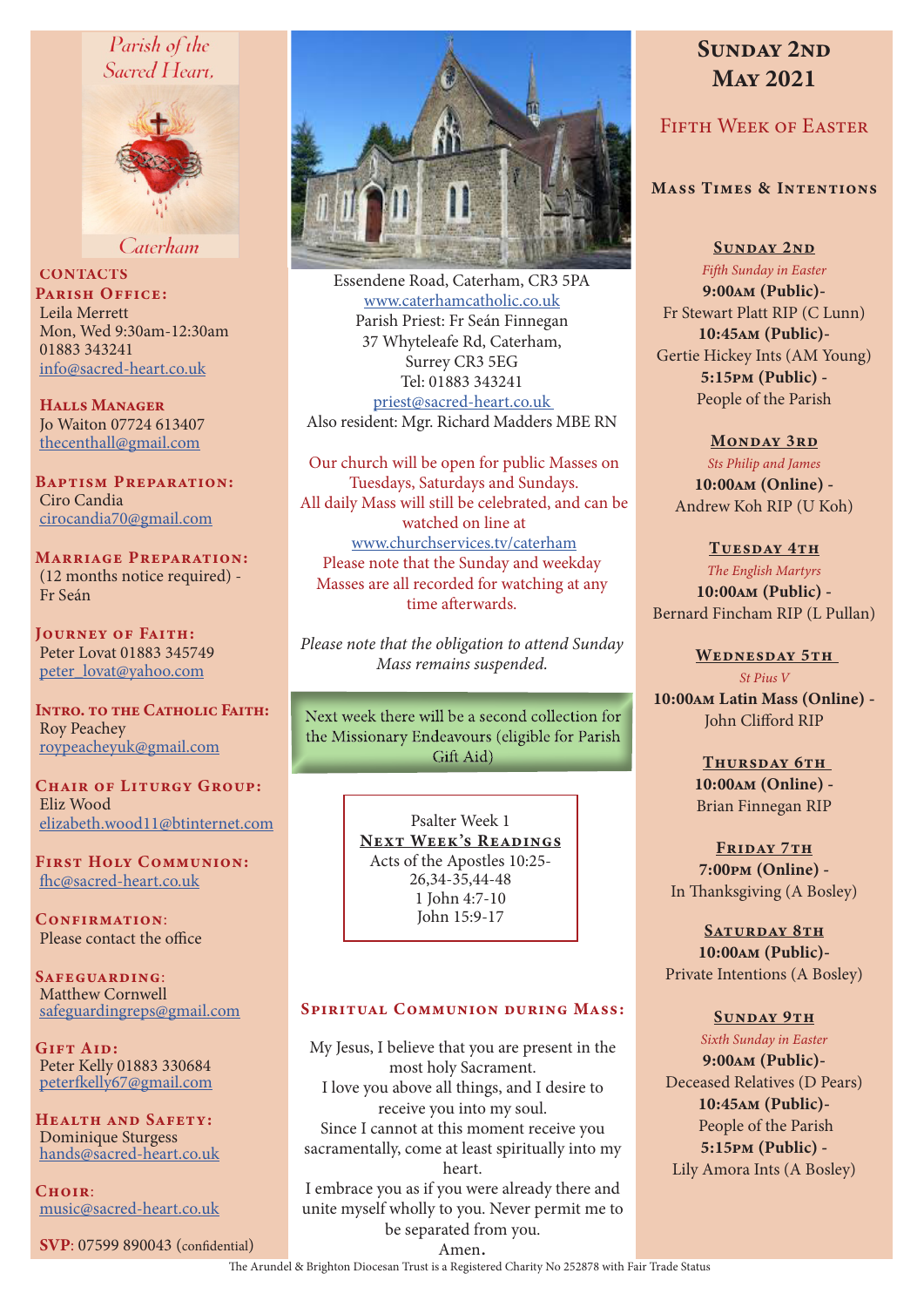Your Prayers are requested for the following people who are ill or housebound: Jimmy Mullen; Eileen, Mel & Rose Lattimore; Bryan Smith; John Gilford; Tabitha Harrison; Joe Kelly; Charmaine Wise; Richard Sowa; Val Williams; Emma Newton; Charley Lunn; Ursula Koh; Fr John Hartley; Maribel Chambers; Patricia Howlett; Reef Albert; Peggy Wheeldon; John Monk; Liz Leake; Sandra; Pascal Périssat; Holly Osman; Edmond Kelly; Julian Gavin; Emma Cook; Susie; Shirley Clarke; Colin Fields; Mary Power, John Lowrie & Eugene Villanueva.

## Justice and Peace

Justice and Peace invites you to join our monthly parish Peace Rosary - 'on line'- Friday 7th May 2021 at 7.30pm. Together we will reflect on the Peace Mysteries and pray especially for The Dignity of work and Workers' Rights remembering The May Feast of St Joseph, the worker.

If you wish to join us or receive the service sheet please contact Marion email marioncopley20@gmail.com who will forward you an invitation with log on details.

#### ST JOSEPH - A FATHER WHO TEACHES THE VALUE, DIGNITY AND joy of work

"A carpenter who earned an honest living to provide for his family," St Joseph also teaches us "the value, the dignity and the joy of what it means to eat bread that is the fruit of one's own labour." This aspect of Joseph's character provides Pope Francis the opportunity to launch an appeal in favour of work, which has become "a burning social issue" even in countries with a certain level of well-being. "there is a renewed need to appreciate the importance of dignified work, of which Saint Joseph is an exemplary patron," the Pope writes.

Work, he says, "is a means of participating in the work of salvation, an opportunity to hasten the coming of the Kingdom, to develop our talents and abilities, and to put them at the service of society and fraternal communion." Those who work, he explains, "are cooperating with God himself, and in some way become creators of the world around us." Pope Francis encourages everyone "to rediscover the value, the importance and the necessity of work for bringing about a new 'normal' from which no one is excluded." Especially in light of rising unemployment due to the Covid-19 pandemic, the Pope calls everyone to "review our priorities" and to express our firm conviction that no young person, no person at all, no family should be without work!" (6).

> *Hail, Guardian of the Redeemer, Spouse of the Blessed Virgin Mary. To you God entrusted his only Son; in you Mary placed her trust; with you Christ became man. Blessed Joseph, to us too, show yourself a father and guide us in the path of life. Obtain for us grace, mercy, and courage, and defend us from every evil. Amen.*

Let us pray for those who are struggling to find work after the devastation of the pandemic.  *St Joseph pray for us*

Let us pray for the school children and students preparing for exams. May their uncertainty be replaced with future Hope's and dreams.

*St Joseph pray for us*

#### Easter in Madaba

Easter is celebrated in Jordan this weekend. The food boxes we provided have been distributed and Fr Firas has sent this message to Fr Seán:

*"With happiness and love I'd like to say to you and your parishioners, 'Happy Easter'. May God bless you and give you all strength and Grace.*

*Through your help we assisted over 200 Jordanian and Iraqi families with food boxes for Easter. Thank you so much. You are God's instrument for our poor families."*

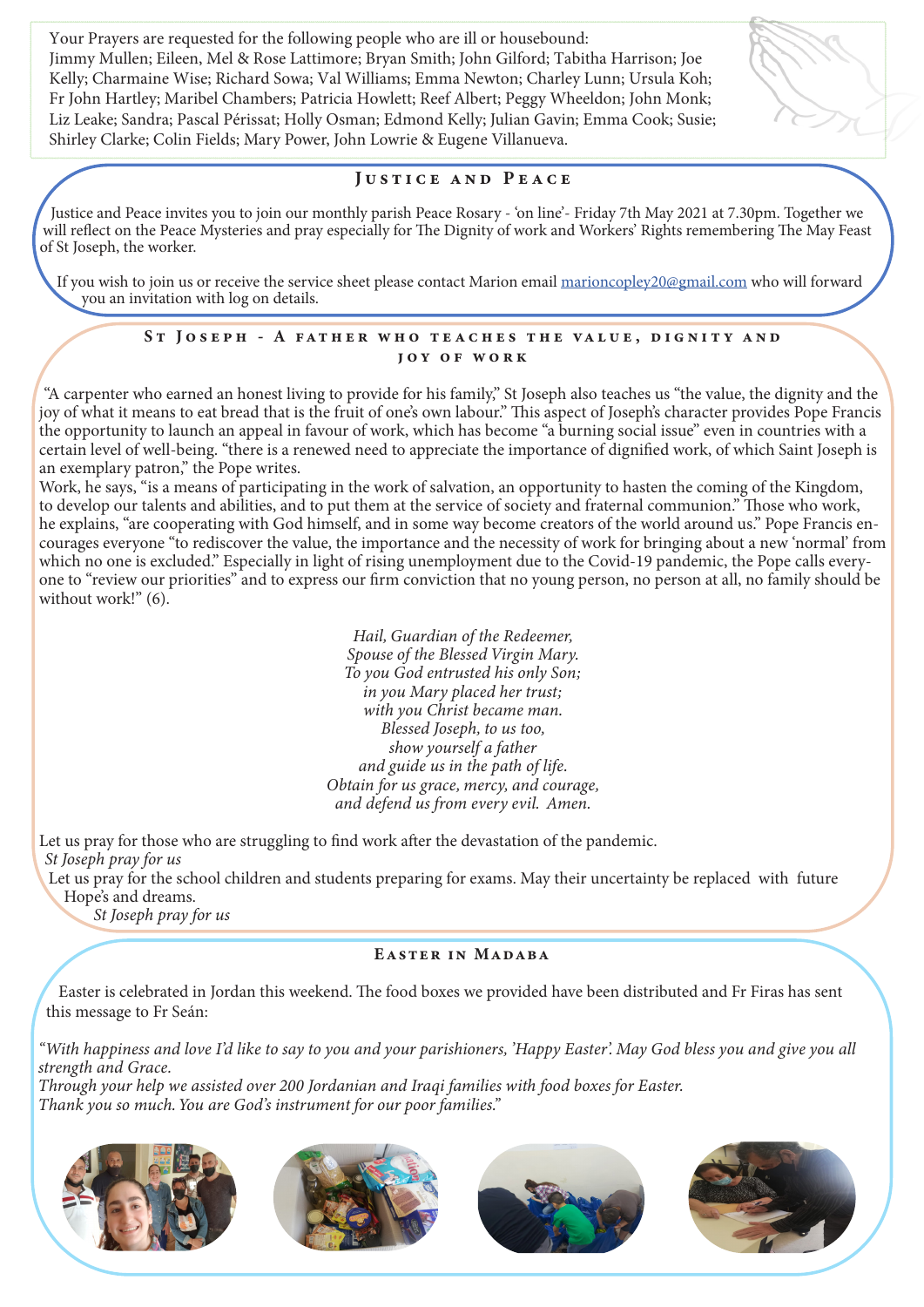## CHURCH OPENING - UPDATE

As the weather has improved and we can allow for better ventilation inside Church, and in line with Diocese guidance, we have taken the decision to reduce the distance between pews to 1.5 meters. This has created more available seating. In time we will reduce the social distancing whilst seated, but we will let you know before this happens.

We would like to open all weekday Masses but this is with the condition that we have volunteers. We will need one steward for each Mass and the Church will need to be sanitised daily at a time convenient to a volunteer. If you can help, please let the office know (info@sacred-heart.co.uk).

*Please note the Parish has made every effort to enable social distancing in the Church. COVID-19 is highly contagious and is known to spread mainly from person-to-person contact. By attending the Sacred Heart, you agree to abide by the procedures established by the Parish to protect Parishioners and Volunteers.*

## Introduction to the Catholic Faith

Are you new to the Catholic Church or would you like to learn more about your faith? If so, you would be very welcome to join our 'Introduction to the Catholic Faith' group which meets each Wednesday evening from 8-9pm via Zoom.

We are about to start a new course, using Sycamore, an informal course about the Christian faith and its relevance for life today. It gives you space to meet other people, share ideas, explore your beliefs, and think about questions that really matter. Each session involves a short film and time for discussion. Everyone is welcome.

To find out more, see sycamore.fm. To find out more about the group or to get the Zoom link, please email Roy Peachey - roypeacheyuk@gmail.com

## JOURNEY OF FAITH

You are all invited to a discussion leading to a deeper understanding of our faith through the readings for next Sunday. You are invited to a Zoom meeting. Time: May 5th, 2021 8:00 PM https://us02web.zoom.us/j/6986253866

#### Are you struggling with bereavement or loss?

Would it help to have someone to talk to?

Our Deanery has a team of trained Catholic Bereavement Supporters available to listen and support people experiencing bereavement and loss. Please contact your Parish Priest if you would like to speak to one of our team.

To find out more about Bereavement Support please contact our Marriage and Family Life Project Officer: E: simon.south@abdiocese.org.uk T: 01293 651155

## GIFT AID ANNUAL STATEMENTS

Annual statements of your Gift Aid donations for the tax year 2020/21 will be e-mailed to all donors by the first week of May. If you have not received yours by May 9th, then it is because we do not have your e-mail address or you have not given your consent for e-mail statements. If you have not received yours and would like it by e-mail, please contact the Parish Gift Aid Organiser at peterfkelly67@gmail.com. All remaining statements will be sent out by Royal Mail at the end of May. Please note that these statements will not include any donations made via the parish MyDona website, nor via our contactless machines. Statements for these donations will be sent to you separately.

Thank you to all Gift Aid donors for your generous support over this last, difficult, year which has yielded more than £12,000 extra to the Parish on top of the donations made.

#### WEEKLY OFFERING

If you would like to make your weekly offering (though of course there is no obligation or expectation to do so), you are welcome to save it up until you are able to come to Mass, or you may put your envelope through the Parish Office door. Alternatively, you can donate online. This donation page works across browsers, on mobile, desktop and tablet devices. https://portal.mydona.com/assets/webPay/index.php?cid=27